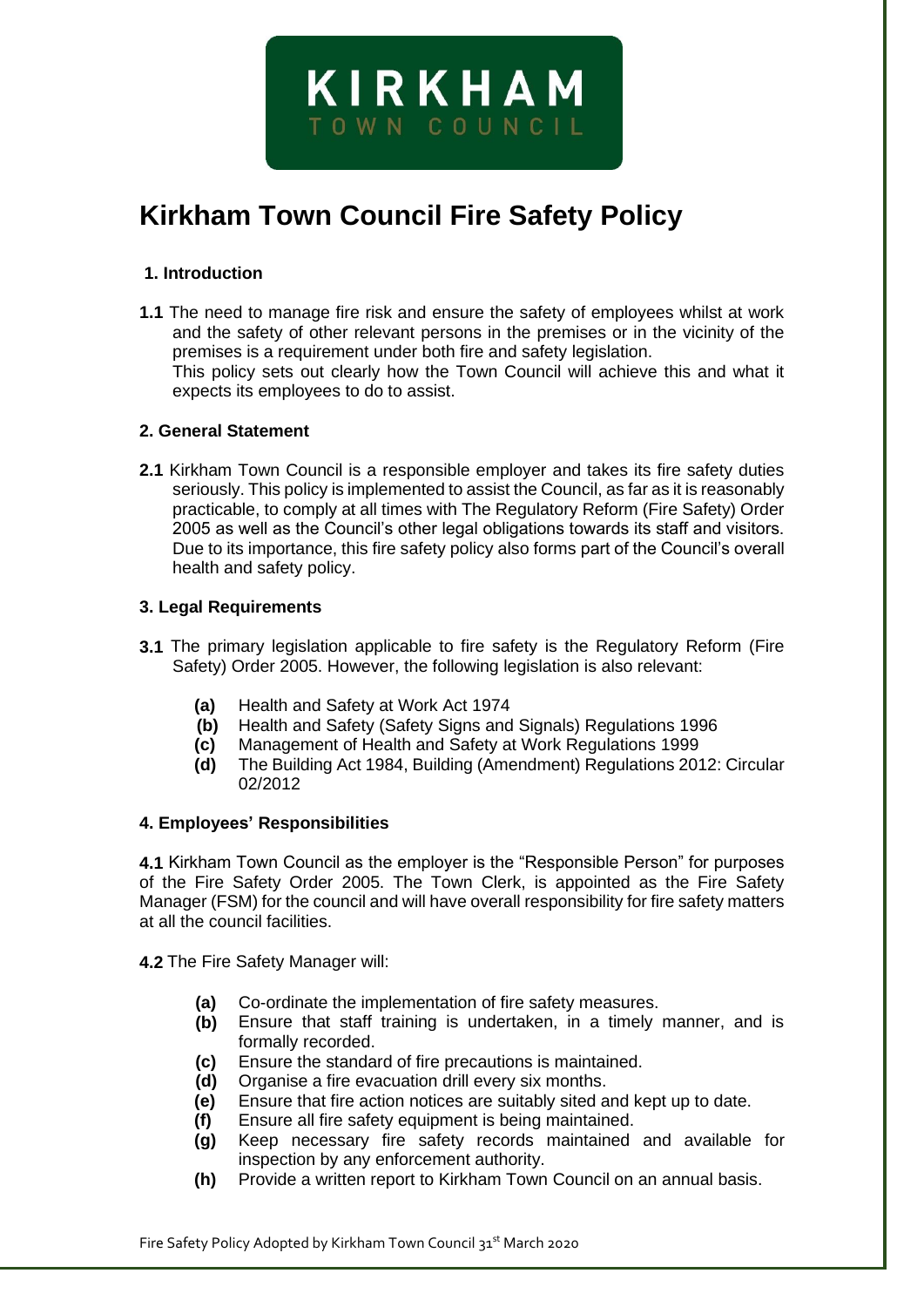**4.3** All employees have a duty to take steps to ensure that they do not place themselves or others at risk of harm by assisting in identifying fire hazards as they emerge and reducing all fire risks by working in accordance with approved safe practices. They are also expected to cooperate fully with the Council in complying with any procedures that may be introduced as a measure to protect the safety and wellbeing of staff and visitors.

## **5. Communication**

**5.1.** Members and Staff will be kept informed by the Town Clerk, of any changes that are made to the Council's fire safety procedures and significant findings from fire risk assessments. The Council will also ensure that all visitors to its premises are briefed in the evacuation procedures and not left alone unless they are aware of, and familiar with, all available escape routes.

## **6. Procedures**

- **6.1** The following procedures have been introduced in order to maintain high standards of fire safety:
	- **(a)** A fire risk assessment has been undertaken under the Fire Safety Order which will be reviewed annually. However more frequent reviews will be under taken if there are any changes that will impact on its effectiveness. These may include alterations to the premises or new work procedures.
	- **(b)** The emergency fire action plan and the fire evacuation procedures will be reviewed and practiced at least annually and a record of fire evacuation drills will be kept.
	- **(c)** The Fire Safety Management Policy will identify the specific roles and responsibilities of all staff.
	- **(d)** A Fire Safety Book will be kept containing the following documents which are available for inspection if required:
		- **(i)** Fire procedures and guidance
		- **(ii)** Fire safety risk assessments
		- **(iii)** Examinations, inspections and tests carried out on fire fighting and detection equipment, emergency lighting and alarm systems
		- **(iv)** Records of fire evacuation drills
	- **(e)** Training will be provided as necessary to all staff with additional rolebased training being given to any staff with extra fire safety responsibilities, such as fire marshals and fire safety assistants, which may include the use of fire extinguishers.
	- **(f)** All new members of staff and temporary employees will be provided with fire safety training at induction including how to raise the alarm and the available escape routes.
	- **(g)** All emergency exits will be clearly signed, unlocked (except when fitted with approved emergency door release mechanisms) and kept free from obstructions at all times.
	- **(h)** All fire related equipment will be regularly, checked, serviced and maintained, a record will be kept of such checks. If any employee notices fire safety equipment is defective or missing, they must report it to the Fire Safety Manager, otherwise known as the Town Clerk.
	- **(i)** The fire alarm system will be tested weekly, and a record kept of such tests and note made of any anomaly. A sign will be used to inform staff and users when a test is scheduled.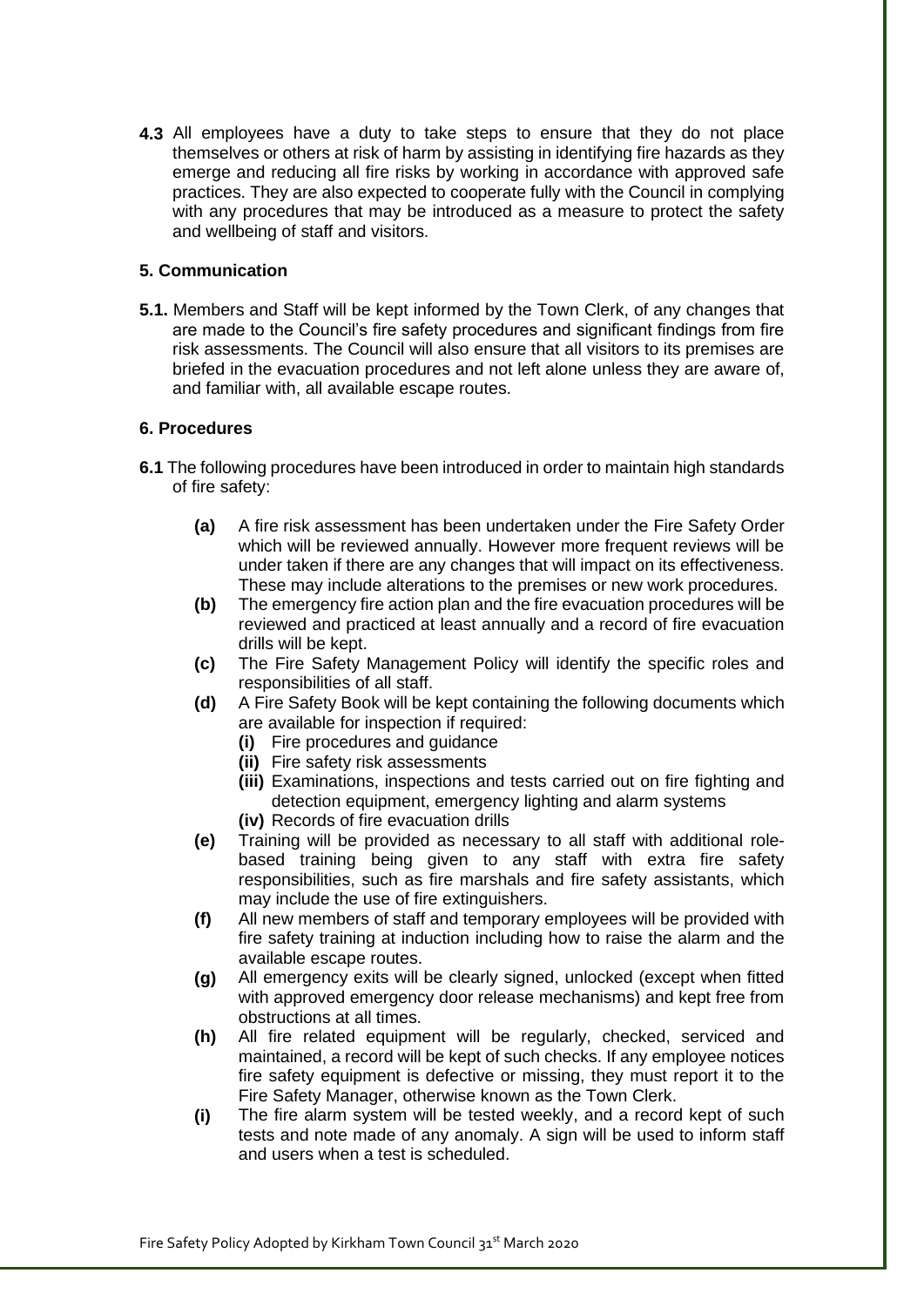- **(j)** Any other fire safety systems will be checked regularly to ensure correct operation, where necessary, e.g. emergency lighting, fire extinguishers and smoke detection. Records will be kept of all checks.
- **(k)** When public events take place, that are outside normal day-to-day operations, the Town Council will ensure an equivalent level of fire safety exists during the period in which the event takes place by requiring users to be aware of and comply with the Council fire safety policy and emergency procedures.

This policy forms part of an employee's condition of employment. Failure to comply will be treated as a disciplinary matter.

## **7. Actions to be taken in the event of a fire:**

**7.1** On discovering a fire:

- **(a)** If you discover a fire raise the alarm immediately by operating the fire alarm system.
- **(b)** If you have been trained and feel that it is safe to do so, attempt to extinguish the fire using the equipment provided.
- **(c)** If this fails, ensure that no one is left in the room and close the doors and windows behind you. Then evacuate immediately to the Assembly Point.
- **(d)** Ensure that you or the designated person has called the fire and rescue service.
- **(e)** Play your part in the roll call so you are safely accounted for.

**7.2** If you hear the Fire Alarm:

- **(a)** Operate any essential shut down devices e.g. machinery.
- **(b)** Immediately leave using the nearest available fire exit.
- **(c)** Report to the designated Assembly Point for a roll call.
- **(d)** If you are with a visitor, ensure they accompany you.

**7.3** Fire Marshals/Safety Assistants Duties:

- **(a)** Ensure all staff and visitors around you evacuate the building and proceed to the Assembly Point.
- **(b)** Report to the Fire Safety Manager, or deputy, noting any absentees

**7.4** Fire Safety Manager

- **(a)** Gather all information regarding the evacuation.
- **(b)** Assess if it is a genuine fire or false alarm by checking the fire panel, located in the entrance hall.
- **(c)** Ensure that in event of any fires that the fire and rescue service has been called.
- **(d)** Liaise with the fire and rescue service Incident Commander on their arrival, giving full details of the fire, including names of any persons believed to be missing.

#### **8. Fire Safety Log Book**

**8.1** The Fire Safety Log Book will contain: -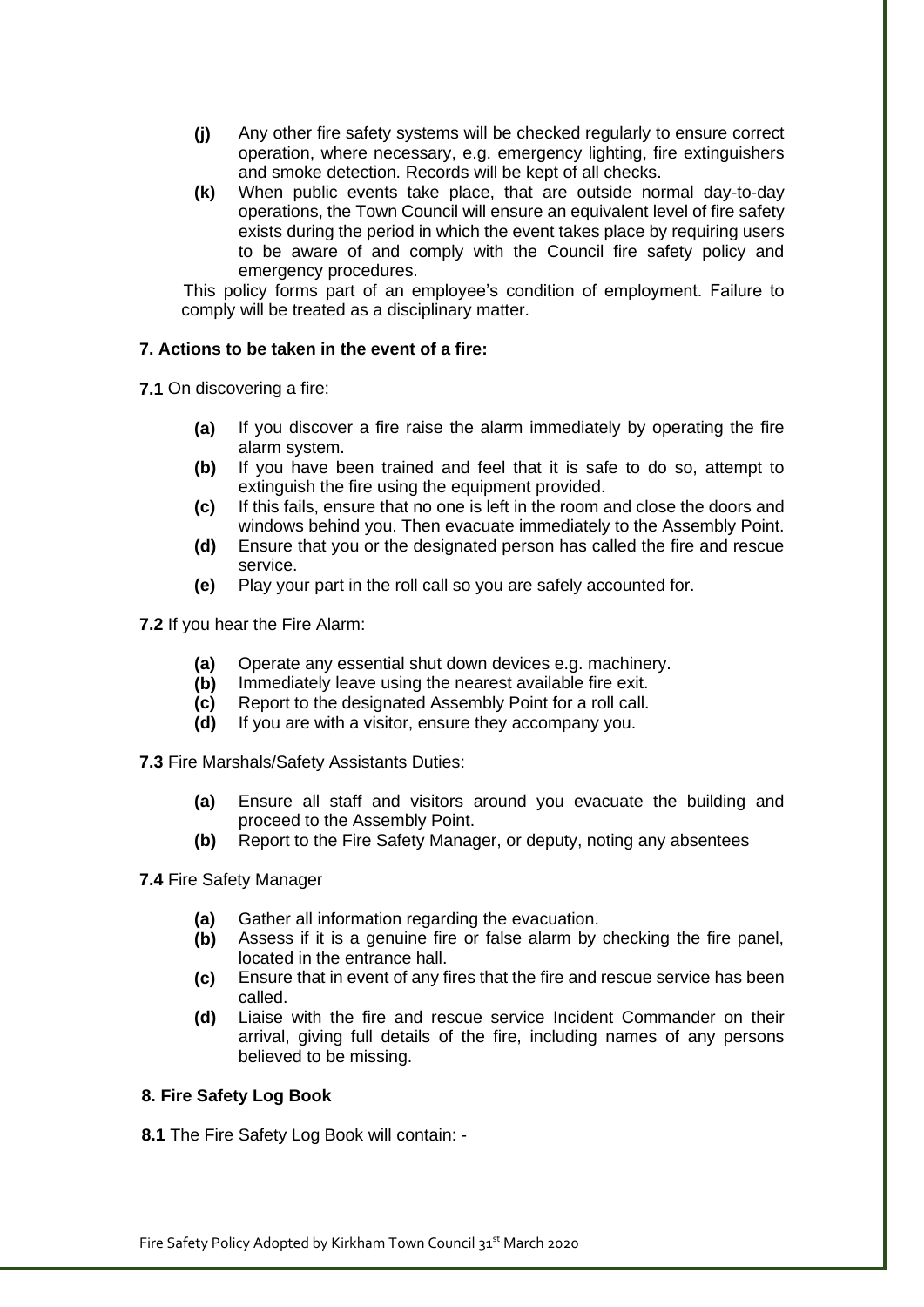- **(a)** The Fire Risk Assessment.
- **(b)** The Fire Safety Policy.
- **(c)** The Emergency Fire plans.
- **(d)** Up to date floor plans of all premises.
- **(e)** A record of those persons appointed as Duty Officer, Fire Marshals or Fire Safety Assistants and their respective roles and training.
- **(f)** The content, frequency and dates of any training undertaken.
- **(g)** The frequency and dates of all tests, checks and servicing activities.
- **(h)** A record of any dangerous substances, and where they are stored.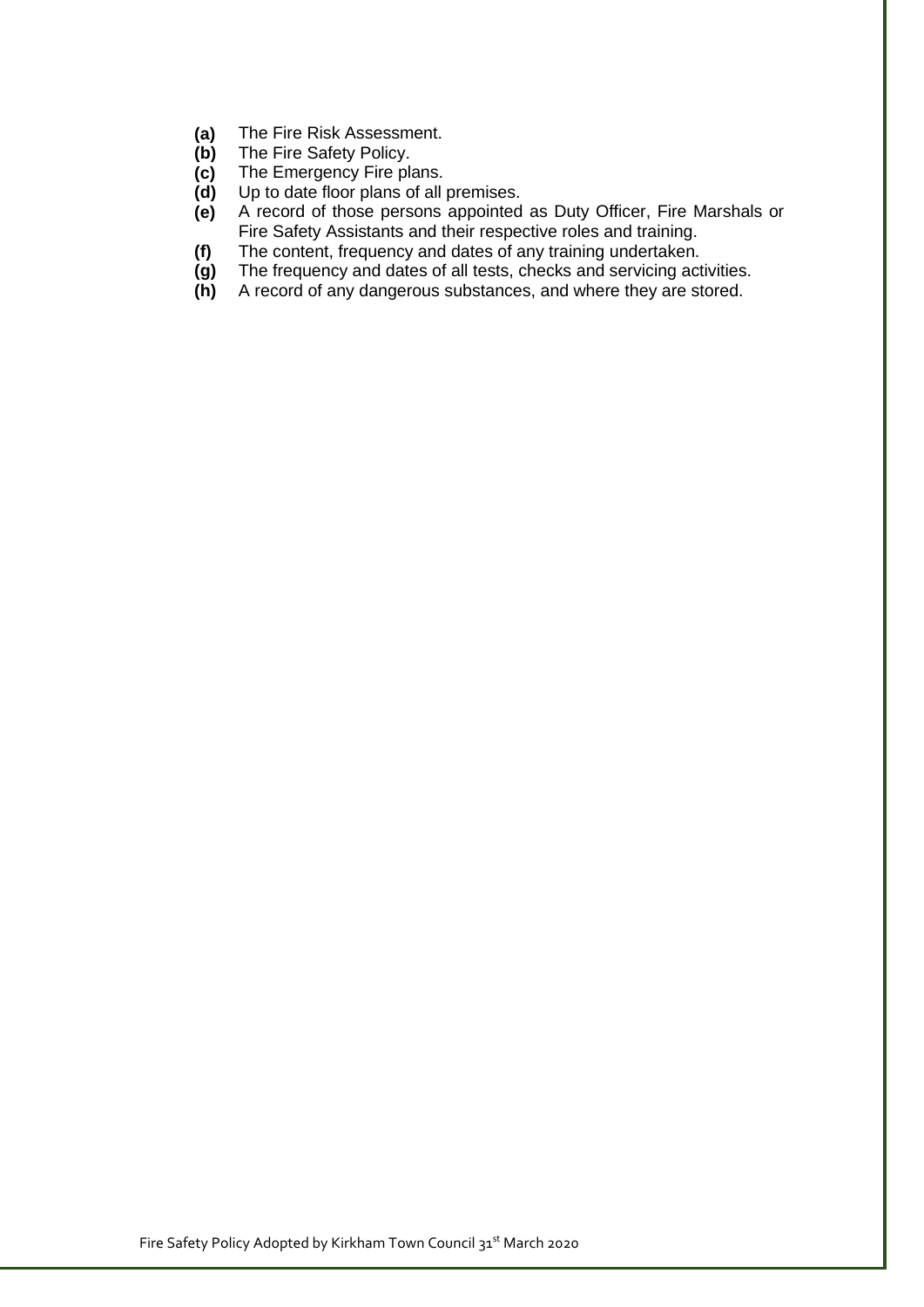# **Appendix A**

Checklist for First Day Fire Safety Instruction. Take the new starter through the fire safety procedure as displayed at the fire alarm call points, in particular:

- **(a)** Show them the location of the fire alarm call point and describe the way it operates. Emphasise that the first action on discovering a fire is to raise the alarm even if the fire is small.
- **(b)** Describe the sound of the fire alarm and the action to be taken when it sounds, in particular leaving the building and going to the assembly point.
- **(c)** Describe and walk the escape routes and alternative escape routes and show the operation of any push bars or exit fittings.
- **(d)** Show the new member of staff the location of the fire extinguishers, but emphasise they should only be used if the staff member has been previously trained, if it is safe to do so and the alarm has been raised first and after an evacuation has been started.

Explain how to contact the fire brigade, that an automatic call is not always made and where the nearest telephone point can be found. Give clear instructions of location of the facility.

# **Appendix B**

Checklist for persons hiring the council premises. Take the new hirer through the fire safety procedure as displayed at the fire alarm call points, in particular:

- **(a)** Show them the location of the fire alarm call point and describe the way it operates. Emphasise that the first action on discovering a fire is to raise the alarm even if the fire is small.
- **(b)** Describe the sound of the fire alarm and the action to be taken in when it sounds, in particular leaving the building with any persons for whom the hirer is responsible and going to the assembly point.
- **(c)** Describe and walk the escape routes and alternative escape routes that the hirer is likely to need to use and show the operation of any push bars or exit fittings.
- **(d)** Show the new hirer the location of the fire extinguishers, but emphasise they should only be used if he/she has been previously trained, if it is safe to do so and the alarm has been raised first and after an evacuation has been started.

Explain how to contact the fire brigade, that an automatic call is not always made and where the nearest telephone point can be found. Give clear instructions of location of the facility.